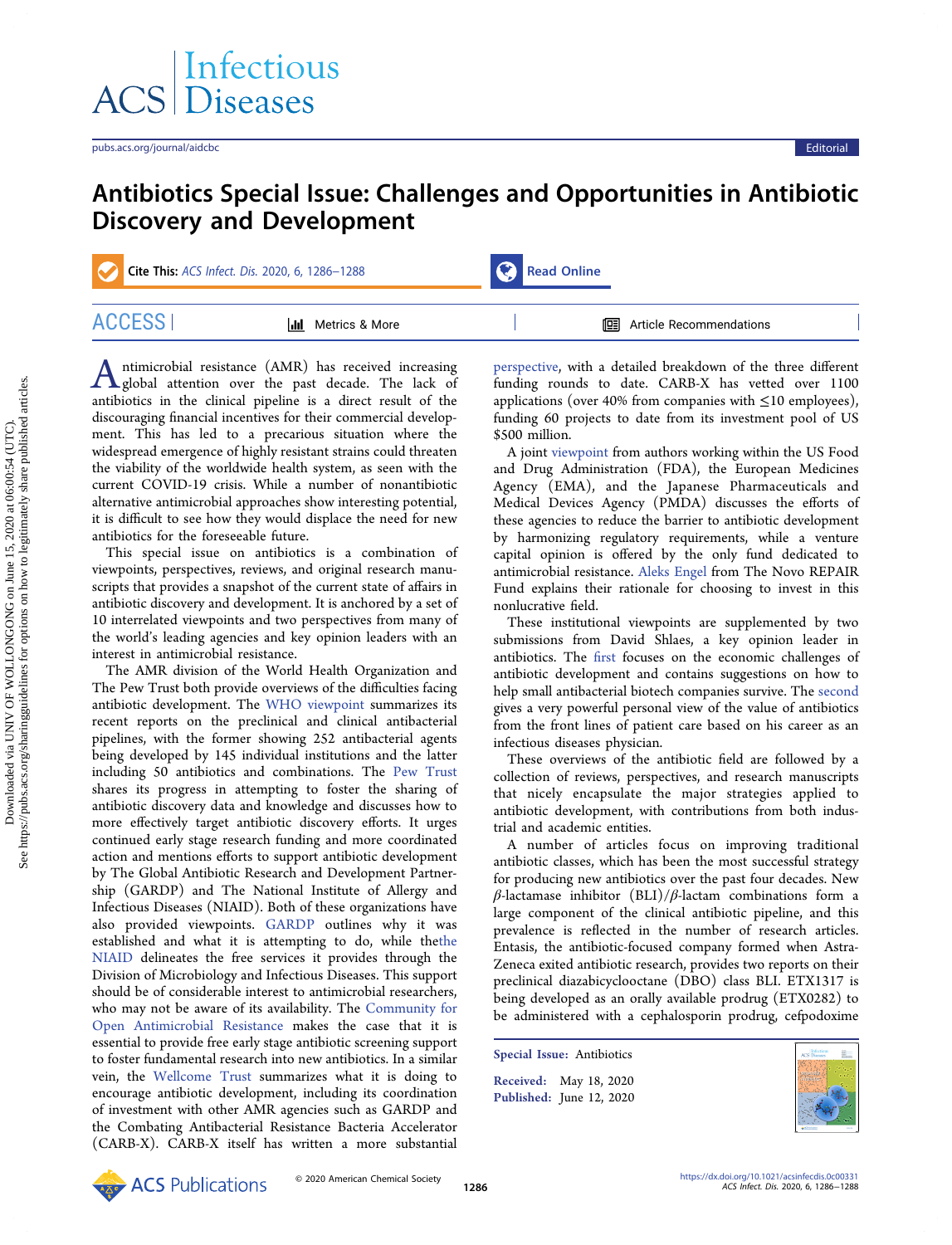proxetil. One [article](https://pubs.acs.org/doi/10.1021/acsinfecdis.0c00020) describes the in vitro activity of ETX1317 against a range of  $\beta$ -lactamase-expressing strains and 1875 Enterobacteriales isolates from UTI infections, with good activity against Class A, C, and D (but not B) carbapenemases. The [second](https://pubs.acs.org/doi/10.1021/acsinfecdis.0c00019) focuses on pharmacokinetic/pharmacodynamics, presenting both in vitro (hollow-fiber and chemostat) and in vivo (murine neutropenic thigh infection model) studies. From an academic perspective, the Schofield group at Oxford University characterize a broad spectrum BLI based on a thioether-substituted bicyclic boronate in [Parkova et al.](https://pubs.acs.org/doi/10.1021/acsinfecdis.9b00330) They show the potential for this class of inhibitors to provide activity against all three subclasses of metallo-β-lactamases. [Tehrani et](https://pubs.acs.org/doi/10.1021/acsinfecdis.9b00459) [al.](https://pubs.acs.org/doi/10.1021/acsinfecdis.9b00459) report that the known small molecule carboxylic acids nitrilotriacetic acid and N-(phosphonomethyl)iminodiacetic acid effectively inhibit the metallo-β-lactamases NDM-1 and VIM-2 by binding zinc, restoring the activity of meropenem in in vitro assays.

Acting similarly to BLIs are other combination therapies that use a potentiator to restore the activity of an existing antibiotic against resistant bacteria. [Researchers](https://pubs.acs.org/doi/10.1021/acsinfecdis.9b00159) from McMaster University have worked with Spero Therapeutics to characterize the mechanism of action of their clinical potentiator SPR741, a polymyxin analog that potentiates several classes of antibiotics against resistant Gram-negative pathogens by disrupting the bacterial outer membrane. [Ramirez et al.](https://pubs.acs.org/doi/10.1021/acsinfecdis.0c00017) show that a bis(3-aminopropyl)glycine scaffold with three Arg residues capped with lipophilic tails could potentiate rifampicin and novobiocin to a similar extent as polymyxin B nonapeptide, at least in vitro. [Ongwae et al.](https://pubs.acs.org/doi/10.1021/acsinfecdis.0c00037) used polymyin B as a membrane-targeting scaffold to deliver a quaternary ammonium "warhead" onto the surface of bacterial pathogens, replacing the normal fatty acid tail with a lipophilic quaternary ammonium group: the adducts tended to be less potent than polymyxin B but retained the ability to potentiate rifamycin. In Hussein at al., [Polymyxin B](https://pubs.acs.org/doi/10.1021/acsinfecdis.0c00108) itself was found to work synergistically with sertraline, a selective serotonin reuptake inhibitor, against both polymyxin-susceptible and polymyxinresistant isolates.In contrast, [Dai et al.](https://pubs.acs.org/doi/10.1021/acsinfecdis.0c00107) explore how nerve growth factor can work in combination with polymyxin to reduce its peripheral neurotoxicity.

The use of potentiators is included in a review by [Gray and](https://pubs.acs.org/doi/10.1021/acsinfecdis.0c00001) [Wenzel](https://pubs.acs.org/doi/10.1021/acsinfecdis.0c00001) on multitarget approaches to treating resistant infections. The article has a broader scope than just potentiators and includes antibiotics that act on multiple targets, hybrid molecules designed to act on two targets, and antibiotic combination therapies. [Rineh et al.](https://pubs.acs.org/doi/10.1021/acsinfecdis.0c00070) provide an example of a conjugate that adds additional functionality to an existing traditional antibiotic. They modify a cephalosporin antibiotic scaffold with a prodrug moiety that releases nitric oxide as a biofilm dispersant. The best hybrid showed superior biofilm reduction compared to ceftazidime in in vitro testing and similar efficacy in an acute Pseudomonas aeruginosa murine lung infection model.

The antibiotic discovery strategy of developing novel chemical scaffolds against a known target is exemplified in a review from [Entasis](https://pubs.acs.org/doi/10.1021/acsinfecdis.0c00021) that describes the development of Zoliflodacin, currently in Phase 3 clinical trials in partnership with GARD for drug resistant infections caused by Neisseria gonorrheae. Zoliflodacin is a new spiropyrimidinetrione scaffold that targets the bacterial type II topoisomerases but with a unique binding site (the GyrB subunit of DNA gyrase) and distinct mechanism of action compared to fluoroquinolones such as ciprofloxacin. In a similar vein, [Spero Therapeutics](https://pubs.acs.org/doi/10.1021/acsinfecdis.0c00025)

offers a perspective on the development of GyrB inhibitors to treat infections caused by Mycobacterium tuberculosis and nontuberculous mycobacteria. Their examples start with the prototype aminocoumarin natural product inhibitor novabiocin and end with Spero's benzimidazole urea clinical candidate SPR720, a prodrug originally developed by Vertex Pharmaceuticals.

New chemical scaffolds acting on new bacterial targets are the "holy grail" of antibiotic discovery programs. [Ma et al.](https://pubs.acs.org/doi/10.1021/acsinfecdis.9b00127) from the Novartis Institutes for BioMedical Research present a structural analysis of their small molecule inhibitors of E. coli LpxD, an enzyme involved in lipid A biosynthesis in Gramnegative bacteria. This story highlights some of the pitfalls of drug discovery, as the actual inhibitors were found to be generated by in situ aromatization of the tested hexahydropyrazolo-quinolinone compounds. [Post et al.](https://pubs.acs.org/doi/10.1021/acsinfecdis.0c00024) describe their development of analogs of promalysin, a small-molecule natural product first isolated in 2011 that specifically inhibits P. aeruginosa. On the basis of its putative target of succinate dehydrogenase, they use computational modeling to identify a new binding cleft. Another potential new class of antibiotics is represented by pyrimidine analogs derived from 5-fluorouracil, described by [Oe et al.](https://pubs.acs.org/doi/10.1021/acsinfecdis.9b00305) These Gram-positive compounds target the same pathway as trimethoprim-sulfamethoxazole but probably act via inhibition of thymidylate synthetase. Notably, this paper employs RPMI medium with 10% fetal calf serum for the bacterial assays, rather than the standard Mueller Hinton (MH) broth. The RPMI mixture includes thymidine and serum proteins, which more closely approximates the environment where bacterial infections occur. This highlights a key question: should our quest for new antibiotics use screening conditions that are more reflective of the environs of infections?

The search for inhibitors of new targets requires the development of target-specific assays, and [Mitachi et al.](https://pubs.acs.org/doi/10.1021/acsinfecdis.9b00242) contribute to this field with a fluorescence-based assay for the bacterial glycosyltransferase MurG, an enzyme involved in the conversion of lipid I to lipid II during peptidoglycan biosynthesis.

Finally, an alternative strategy to treat resistant bacteria is taken by [Vinagreiro et al.,](https://pubs.acs.org/doi/10.1021/acsinfecdis.9b00379) who describe the use of porphyrin photosensitizers to effectively kill multidrug-resistant clinical isolates and inactivate bacteria in biofilms. This antibacterial photodynamic inactivation approach obviously has practical limitations but could be useful for surface wound (skin, eye) or cavity (mouth, ear) infections.

In closing, I would like to express my appreciation to all the authors and reviewers who have taken time from their busy schedules to contribute to this special issue. The articles in this ACS Infectious Diseases joint special issue are supplemented by additional articles in ACS Pharmacology & Translational Science. Hopefully, the collection will inspire new ideas and new researchers to contribute to the fight against antimicrobial resistance.

[Mark A. T. Blaskovich](https://pubs.acs.org/action/doSearch?field1=Contrib&text1="Mark+A.+T.+Blaskovich"&field2=AllField&text2=&publication=&accessType=allContent&Earliest=&ref=pdf), Associate Editor @ [orcid.org/0000-](http://orcid.org/0000-0001-9447-2292) [0001-9447-2292](http://orcid.org/0000-0001-9447-2292)

## ■ AUTHOR INFORMATION

[Complete contact information is available at:](https://pubs.acs.org/action/doSearch?field1=Contrib&text1="Mark+A.+T.+Blaskovich"&field2=AllField&text2=&publication=&accessType=allContent&Earliest=&ref=pdf) [https://pubs.acs.org/10.1021/acsinfecdis.0c00331](https://pubs.acs.org/doi/10.1021/acsinfecdis.0c00331?ref=pdf)